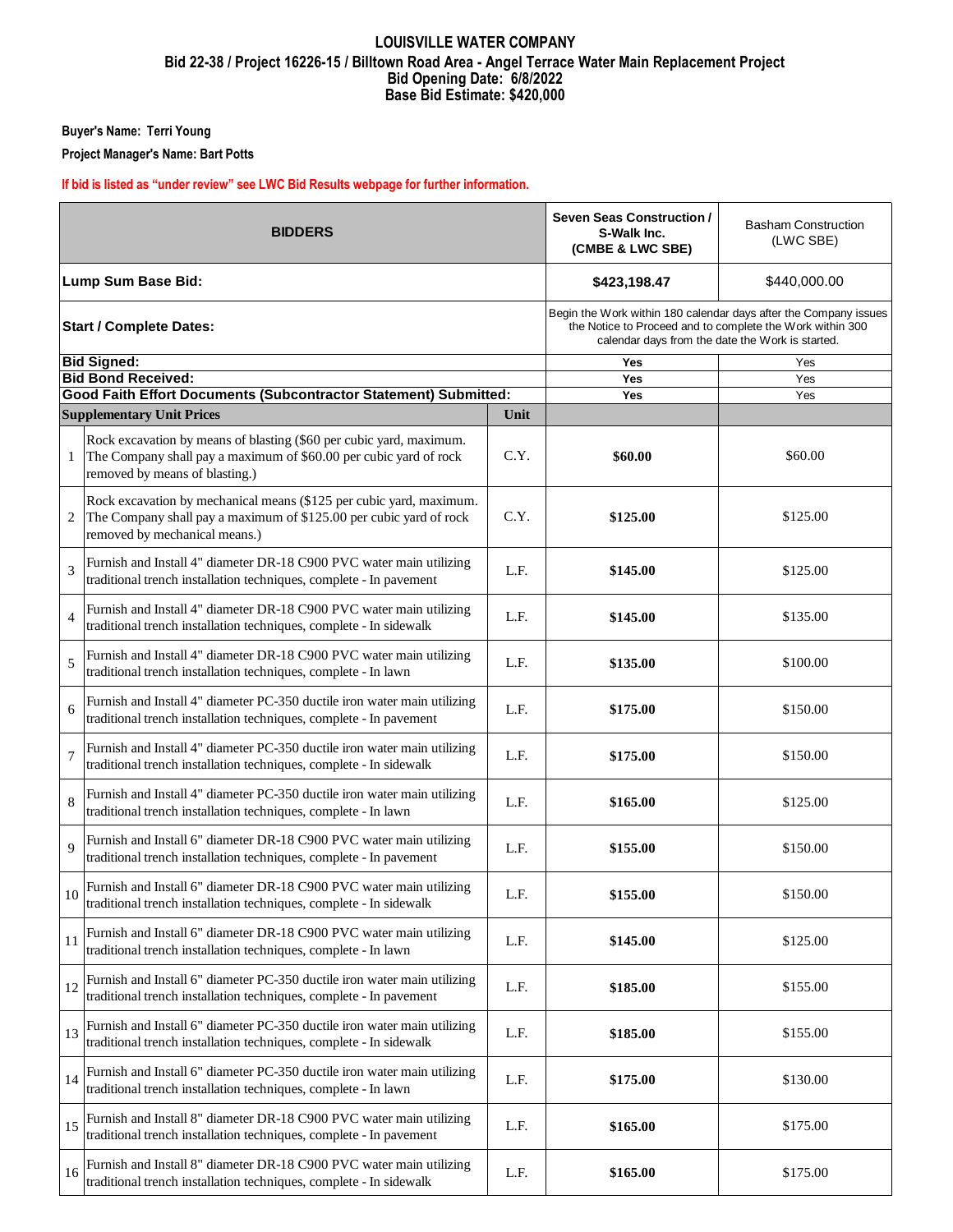### **LOUISVILLE WATER COMPANY Bid 22-38 / Project 16226-15 / Billtown Road Area - Angel Terrace Water Main Replacement Project Bid Opening Date: 6/8/2022 Base Bid Estimate: \$420,000**

**Buyer's Name: Terri Young**

**Project Manager's Name: Bart Potts**

# **If bid is listed as "under review" see LWC Bid Results webpage for further information.**

| <b>BIDDERS</b> |                                                                                                                                                |      | <b>Seven Seas Construction /</b><br>S-Walk Inc.<br>(CMBE & LWC SBE) | <b>Basham Construction</b><br>(LWC SBE) |
|----------------|------------------------------------------------------------------------------------------------------------------------------------------------|------|---------------------------------------------------------------------|-----------------------------------------|
| 17             | Furnish and Install 8" diameter DR-18 C900 PVC water main utilizing<br>traditional trench installation techniques, complete - In lawn          | L.F. | \$155.00                                                            | \$150.00                                |
| 18             | Furnish and Install 8" diameter PC-350 ductile iron water main utilizing<br>traditional trench installation techniques, complete - In pavement | L.F. | \$195.00                                                            | \$175.00                                |
| 19             | Furnish and Install 8" diameter PC-350 ductile iron water main utilizing<br>traditional trench installation techniques, complete - In sidewalk | L.F. | \$195.00                                                            | \$175.00                                |
| 20             | Furnish and Install 8" diameter PC-350 ductile iron water main utilizing<br>traditional trench installation techniques, complete - In lawn     | L.F. | \$185.00                                                            | \$150.00                                |
| 21             | Furnish and install LONG water service adjustment $(5/8" - 3/4")$ ,<br>complete - Relocate                                                     | Each | \$3,000.00                                                          | \$3,000.00                              |
| 22             | Furnish and install LONG water service adjustment $(5/8" - 3/4")$ ,<br>complete - Renew                                                        | Each | \$2,900.00                                                          | \$2,800.00                              |
| 23             | Furnish and install LONG water service adjustment $(5/8 - 3/4)$ ,<br>complete - Transfer                                                       | Each | \$2,500.00                                                          | \$1,000.00                              |
| 24             | Furnish and install LONG water service adjustment $(5/8" - 3/4")$ ,<br>complete - Discontinue                                                  | Each | \$1,150.00                                                          | \$1,000.00                              |
| 25             | Furnish and install SHORT water service adjustment $(5/8" - 3/4")$ ,<br>complete - Relocate                                                    | Each | \$2,600.00                                                          | \$2,500.00                              |
| 26             | Furnish and install SHORT water service adjustment $(5/8 - 3/4)$ ,<br>complete - Renew                                                         | Each | \$2,500.00                                                          | \$2,200.00                              |
| 27             | Furnish and install SHORT water service adjustment $(5/8 - 3/4)$ ,<br>complete - Transfer                                                      | Each | \$2,100.00                                                          | \$1,000.00                              |
| 28             | Furnish and install SHORT water service adjustment $(5/8" - 3/4")$ ,<br>complete - Discontinue                                                 | Each | \$1,100.00                                                          | \$1,000.00                              |
|                | 29 Furnish and install 6" fire hydrant, complete - Short                                                                                       | Each | \$8,500.00                                                          | \$8,500.00                              |
|                | 30 Furnish and install 6" fire hydrant, complete - Long                                                                                        | Each | \$10,000.00                                                         | \$9,000.00                              |
|                | 31 Preconstruction valve inspection                                                                                                            | Each | \$850.00                                                            | \$150.00                                |
| 32             | Valve excavation and backfill (including backfill, compaction, and<br>pavement restoration)                                                    | Each | \$3,250.00                                                          | \$1,000.00                              |
| 33             | Replace existing valve with new valve (Valve Furnished by<br><b>CONTRACTOR</b> ) - 4"                                                          | Each | \$3,900.00                                                          | \$2,500.00                              |
| 34             | Replace existing valve with new valve (Valve Furnished by<br>CONTRACTOR) - 6"                                                                  | Each | \$4,800.00                                                          | \$3,000.00                              |
| 35             | Replace existing valve with new valve (Valve Furnished by<br><b>CONTRACTOR) - 8"</b>                                                           | Each | \$6,300.00                                                          | \$3,500.00                              |
| 36             | Replace existing valve with new valve (Valve Furnished by<br>CONTRACTOR) - 12"                                                                 | Each | \$9,950.00                                                          | \$7,500.00                              |
| 37             | Replace existing valve with new valve (Valve Furnished by<br><b>CONTRACTOR) - 16"</b>                                                          | Each | \$13,000.00                                                         | \$15,000.00                             |
|                | 38 Furnish and Install new valve along new main - 4"                                                                                           | Each | \$3,000.00                                                          | \$750.00                                |